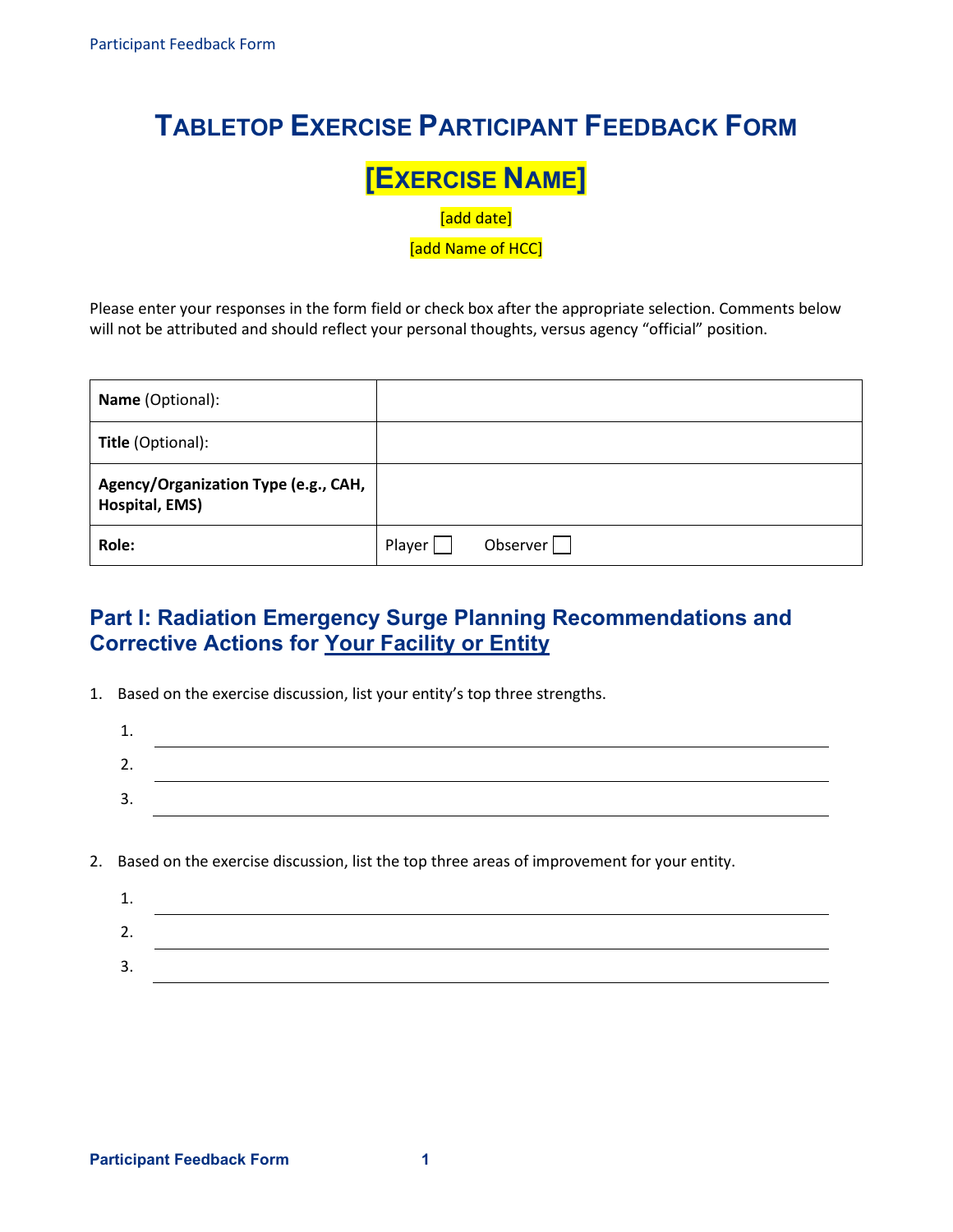#### Participant Feedback Form

 3. Based on the exercise discussion, list the action items that should be taken to address the areas of improvement previously identified for your entity, if applicable. For each action item, indicate if it is a high, medium, or low priority.

| <b>Corrective Action</b> | <b>Priority</b> | <b>Linked to</b><br>Area of<br><b>Improvement</b> |
|--------------------------|-----------------|---------------------------------------------------|
|                          |                 |                                                   |
|                          |                 |                                                   |
|                          |                 |                                                   |
|                          |                 |                                                   |
|                          |                 |                                                   |
|                          |                 |                                                   |
|                          |                 |                                                   |

 4. Based on the exercise discussion, list the policies, plans, and procedures that should be developed, revised, or reviewed for your entity. Indicate the priority level for each.

| <b>Item for Review</b> | <b>Priority</b> |
|------------------------|-----------------|
|                        |                 |
|                        |                 |
|                        |                 |
|                        |                 |
|                        |                 |

### **Corrective Actions for Your Healthcare Coalition (HCC) Part II: Radiation Emergency Surge Planning Recommendations and**

 1. For the following two questions, please rank your level of familiarity with the HCC role during a radiation emergency by circling or checking the appropriate box, according to this scale:

| No familiarity | Some familiarity | Very Familiar |
|----------------|------------------|---------------|

a. **Prior to** the exercise, what was your level of understanding of the coalition's role during a radiation emergency surge incident response?

|--|

b. **After the** exercise, what is your understanding of the coalition's role during a radiation emergency surge incident response?

|--|--|--|--|--|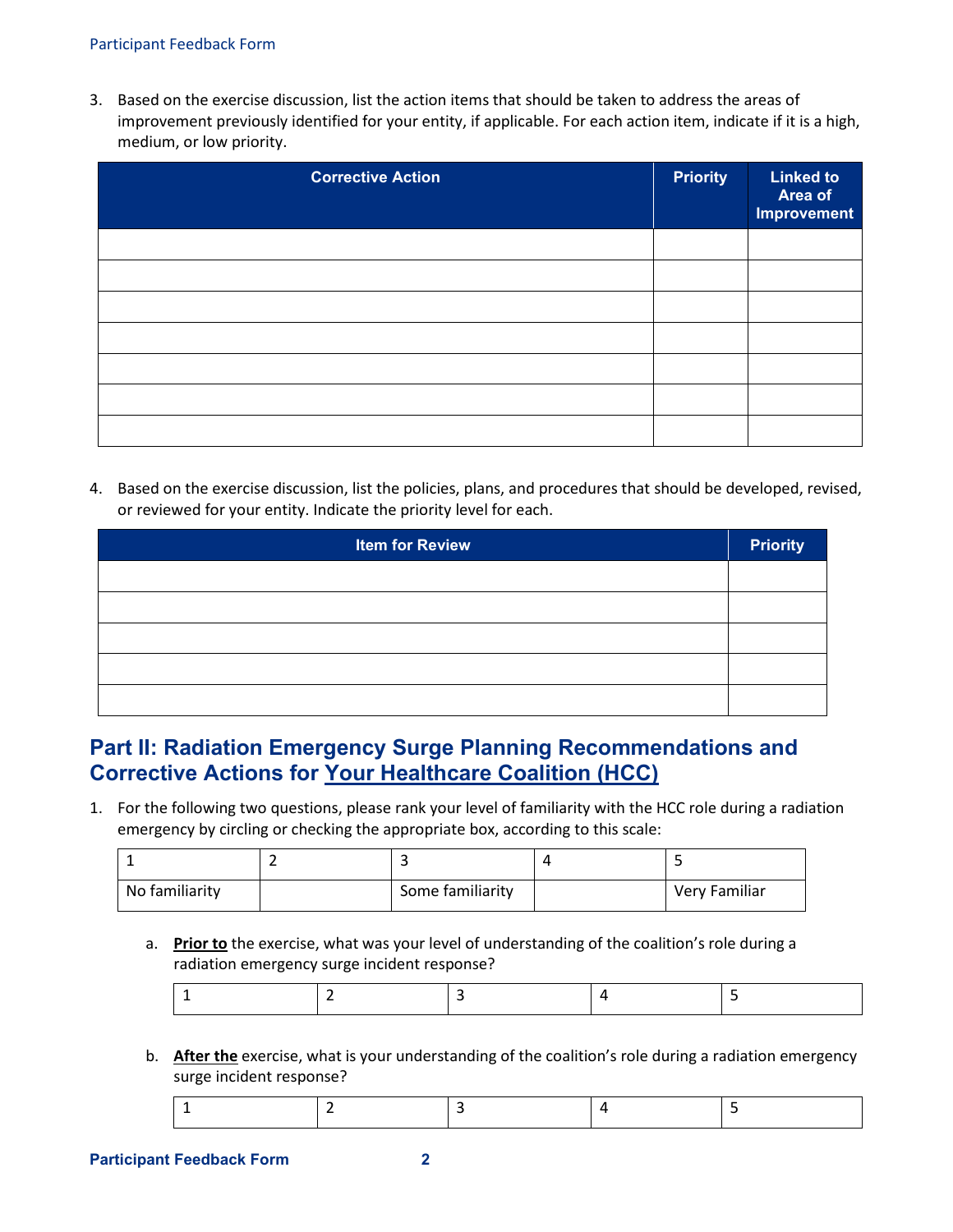2. Based on the exercise discussion, list your HCC's top three strengths.

| ∸. |  |
|----|--|
| ـ. |  |
| 3. |  |
|    |  |

3. Based on the exercise discussion, list the top three areas of improvement for the HCC.

| . ـ      |  |  |
|----------|--|--|
| <u>.</u> |  |  |
| J.       |  |  |

 4. Based on the exercise discussion, list the action items that should be taken to address the areas of improvement previously identified for the HCC. For each action item, indicate if it is a high, medium, or low priority.

| <b>Corrective Action</b> | <b>Priority</b> |
|--------------------------|-----------------|
|                          |                 |
|                          |                 |
|                          |                 |
|                          |                 |
|                          |                 |
|                          |                 |
|                          |                 |

 5. Based on the exercise discussion, list the policies, plans, and procedures that should be developed, revised, or reviewed for the HCC. Indicate the priority level for each.

| <b>Item for Review</b> | <b>Priority</b> |
|------------------------|-----------------|
|                        |                 |
|                        |                 |
|                        |                 |
|                        |                 |
|                        |                 |